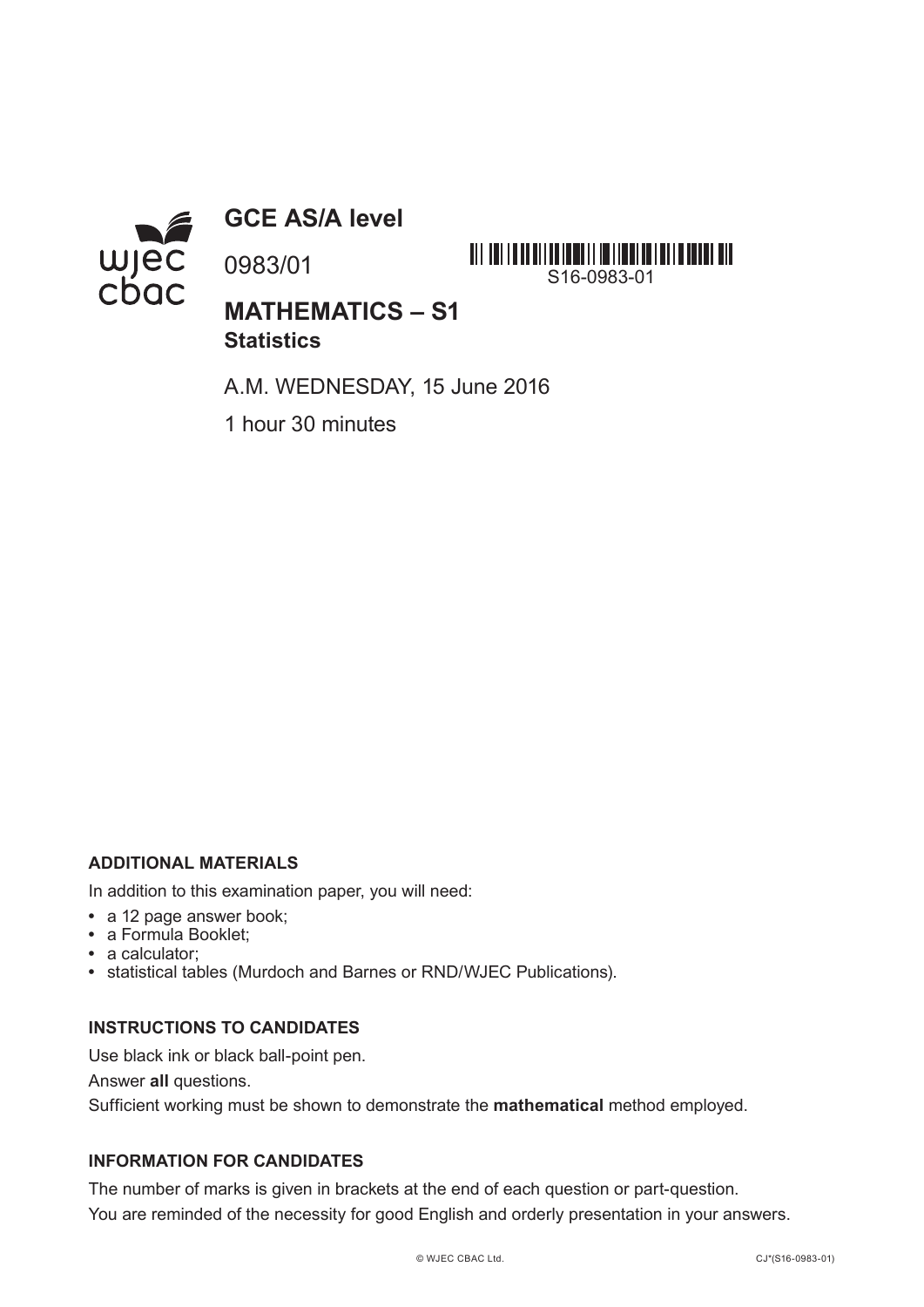**1.** The events *A* and *B* are such that

$$
P(A) = 0.3, P(B) = 0.4.
$$

Evaluate *P*(*A*∪*B*) in each of the following cases.

- *(a) A* and *B* are mutually exclusive. [2]
- *(b) A* and *B* are independent. [3]

(c) 
$$
P(A|B) = 0.25
$$
. [4]

- **2.** In a certain population, 45% are male and 55% are female. It is known that 3% of the males have red hair while 5% of the females have red hair. One of the members of the population is selected at random.
	- *(a)* Calculate the probability that the selected person has red hair. [3]
	- *(b)* Given that the selected person has red hair, calculate the probability that this person is female. [3]
- **3.** The random variable *X* has a Poisson distribution with mean 2. The random variable  $Y = aX + b$ , where *a*, *b* are positive constants.
	- *(a)* Given that the mean and the variance of *Y* are both equal to 8, determine the values of *a* and  $b$ . [6]
	- *(b)* Bethan states that, because the mean and variance of *Y* are equal, it must follow a Poisson distribution. Explain briefly why this is not the case. [1]
- **4**. The committee of a social club contains 8 members, of which 4 are Welsh, 2 are English and 2 are Irish. A sub-committee of 3 members is to be set up and it is decided to select the 3 members at random.
	- *(a)* Calculate the probability that the sub-committee contains
		- (i) no Welsh members,
		- (ii) one member of each nationality. [5]
	- *(b)* Jack is a member of the committee. Find the probability that he is selected for the subcommittee. [2]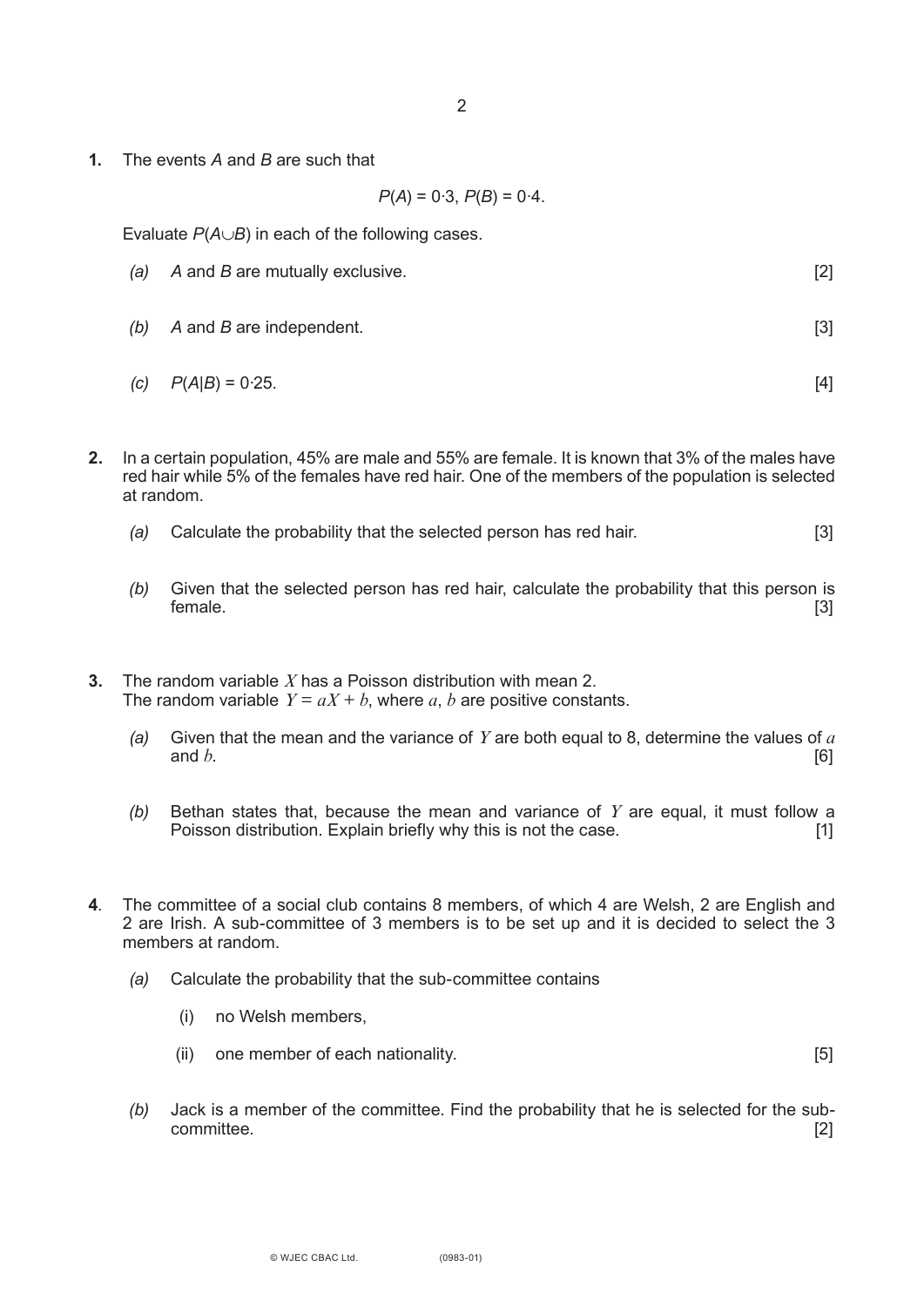- **5.** Customers arrive at a shop such that the number of arrivals in a time interval of duration *t* minutes follows a Poisson distribution with mean 0·2*t*.
	- *(a)* Without the use of tables, determine the probability that the number of arrivals between 10:00 a.m. and 10:30 a.m. is
		- (i) exactly 5,
		- $(i)$  more than 3.  $[6]$

- *(b)* Given that the probability of exactly 5 arrivals in an interval of duration *t* minutes is 0·0602, where  $t < 30$ , use tables to determine the value of  $t$ .
- **6.** In a shooting range at a country fair, customers pay £5 to fire 8 shots at a target. Let *X* denote the number of shots which hit the target. Prizes are awarded according to the following rules.

If  $X \leq 2$ , no prize is awarded. If  $X = 2$ , a prize of £10 is awarded.

If  $X > 2$ , a prize of £25 is awarded.

Jim decides to spend £5 to fire 8 shots. You may assume that the probability of one of his shots hitting the target is 0·12 and that successive shots are independent.

- *(a)* Calculate the probability that he wins
	- (i) no prize,
	- (ii) a £10 prize,
	- (iii) a £25 prize.  $[5]$

- *(b)* Calculate his expected profit, giving your answer correct to two decimal places. [2]
- **7.** The discrete random variable *X* has the following probability distribution.

| $P(X = x)$ | 0.3 | 0.2 |  |  |
|------------|-----|-----|--|--|

where *a*, *b* are positive constants.

*(a)* (i) Show that

$$
a + b = 0.4.
$$

- (ii) Given that  $E(X) = 2.85$ , obtain a second equation involving *a* and *b*. Hence determine the value of  $a$  and the value of  $b$ .  $\qquad \qquad$  [5]
- *(b)* Given that  $X_1$  and  $X_2$  are independent observations of the random variable *X*, determine  $P(X_1 + X_2 \le 4)$ .  $P(X_1 + X_2 \leq 4)$ .

(0983-01)

**TURN OVER**